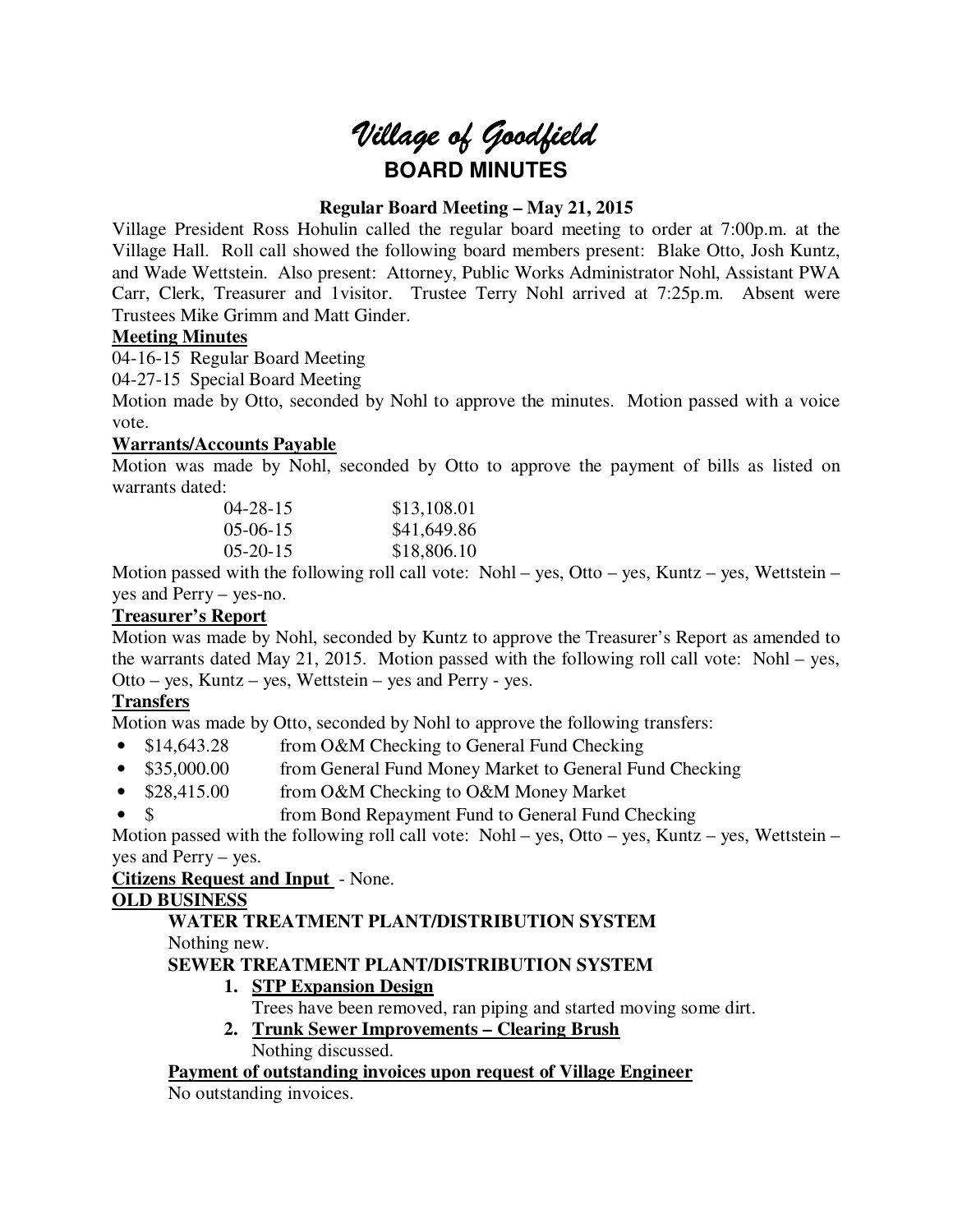#### **Goodfield Business Park**

# Nothing discussed.

#### **Appointments**

Motion was made by Wettstein, seconded by Kuntz to approve appointments as presented by President Hohulin. Motion passed with the following roll call vote: Nohl – yes, Otto – yes, Kuntz – yes, Wettstein – yes and Perry – yes.

## **Possible acquisition of decommissioned Ameren Substation**

Noting discussed.

#### **Street Repair/MFT work**

Erin with Lewis, Yockey & Brown will get the forms to IDOT for the contractor's bulletin with the bid date of June 11 at 10:00 and 10:05 AM.

#### **Possible Annexation**

Nothing discussed.

## **Police Contract**

Motion was made by Otto, seconded by Nohl to approve the Police Contract as presented. Motion passed with the following roll call vote: Nohl – yes, Otto – yes, Kuntz – yes, Wettstein – yes and Perry – yes.

## **NEW BUSINESS**

## **Appointment of Trustee Todd Perry**

Motion was made by Kuntz, seconded by Otto to appoint Todd Perry as Village Trustee to replace Trustee Mike Grimm. Motion passed with the following roll call vote: Otto – yes, Kuntz – yes, Wettstein – yes and Hohulin – yes.

## **Erosion Control/Silt Fence for Residential Building Permit**

PWA Nohl has had several Building Permits where the contractors ask if the Village has erosion control for residential permits. PWA recommends adding it to the Building Code. Motion was made by Wettstein, seconded by Kuntz to either discuss it at a Health, Safety & Maintenance Committee or to have PWA Nohl bring information on changing it to next month's Board Meeting. Motion passed with a voice vote.

#### **Budget / Appropriations**

A Finance Committee Meeting will be scheduled to discuss the budget and Appropriations.

#### **CMS Health Insurance Renewal**

Motion was made by Nohl, seconded by Wettstein to approve the CMS Health Insurance Renewal. Motion passed with the following roll call vote: Nohl – yes, Otto – yes, Kuntz – yes, Wettstein – yes and Perry – yes.

#### **New Pick-up Truck**

PWA Nohl got a quote from Lighthouse for \$43,000-\$45,000. This will be discussed in Finance Committee Meeting.

## **CNH Wastewater Permit**

A few months ago CNH requested that the Village accept sewage discharged from CNH. CNH needs a discharge permit from EPA. In reviewing sampling the BOD's are higher than Village Code allows without a surcharge. Engineer Yockey recommends charging a surcharge to conform to code. He recommends .15/1,000gallons on top of current \$6.00/1,000gallons. Motion was made by Wettstein, seconded by Kuntz to approve this